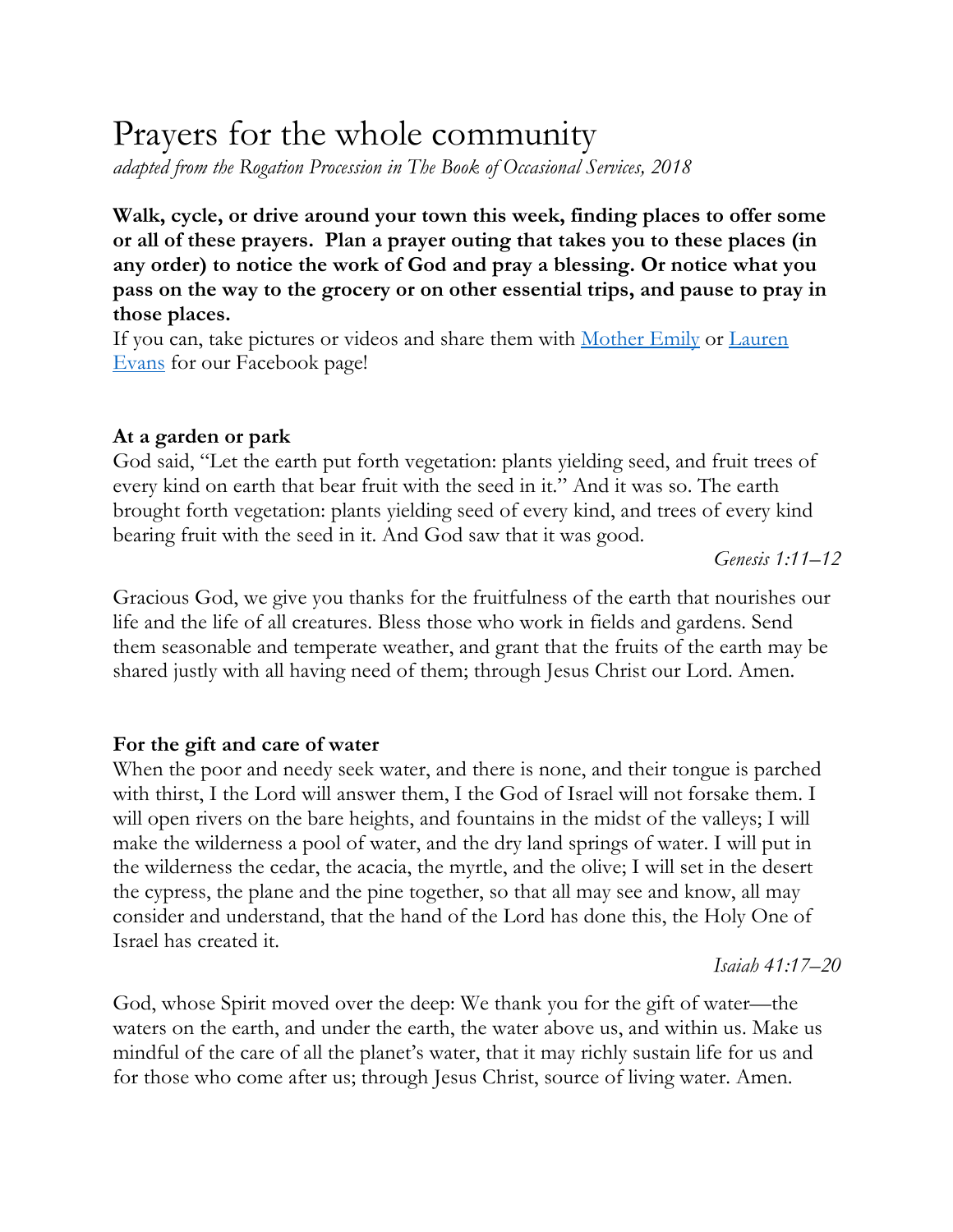## **At agricultural land or a farmer's market**

When you reap the harvest of your land, you shall not reap to the very edges of your field, or gather the gleanings of your harvest. You shall not strip your vineyard bare, or gather the fallen grapes of your vineyard; you shall leave them for the poor and the alien: I am the Lord your God.

*Leviticus 19:9–10*

Holy God, we thank you for the land and its soil, and all those who bring forth food and necessities of life from it. Send an abundant harvest to the farmers and ranchers of the world, and make all your people just, loving, and generous in their life together and mindful of the needs of all who are poor, after the example of Jesus Christ. Amen.

# **At a place where food is served**

When it grew late, his disciples came to Jesus and said, "This is a deserted place, and the hour is now very late; send them away so that they may go into the surrounding country and villages and buy something for themselves to eat." But he answered them, "You give them something to eat." They said to him, "Are we to go and buy two hundred denarii worth of bread, and give it to them to eat?" And he said to them, "How many loaves have you? Go and see." When they had found out, they said, "Five, and two fish." Then he ordered them to get all the people to sit down in groups on the green grass. So they sat down in groups of hundreds and of fifties. Taking the five loaves and the two fish, he looked up to heaven, and blessed and broke the loaves, and gave them to his disciples to set before the people; and he divided the two fish among them all. And all ate and were filled; and they took up twelve baskets full of broken pieces and of the fish. Those who had eaten the loaves numbered five thousand men.

*Mark 6:35–44*

Generous God, your hand is open wide to satisfy the needs of every creature: We give you thanks for all who prepare and serve the food we eat. Bless them in their labor and bless all who benefit from their service; through Jesus Christ, the Bread of Life. Amen.

# **At a place of work**

So it is with every artisan and master artisan who labors by night as well as by day; those who cut the signets of seals, each is diligent in making a great variety; they set their heart on painting a lifelike image, and they are careful to finish their work. So it is with the smith, sitting by the anvil, intent on his ironwork; the breath of the fire melts his flesh, and he struggles with the heat of the furnace; the sound of the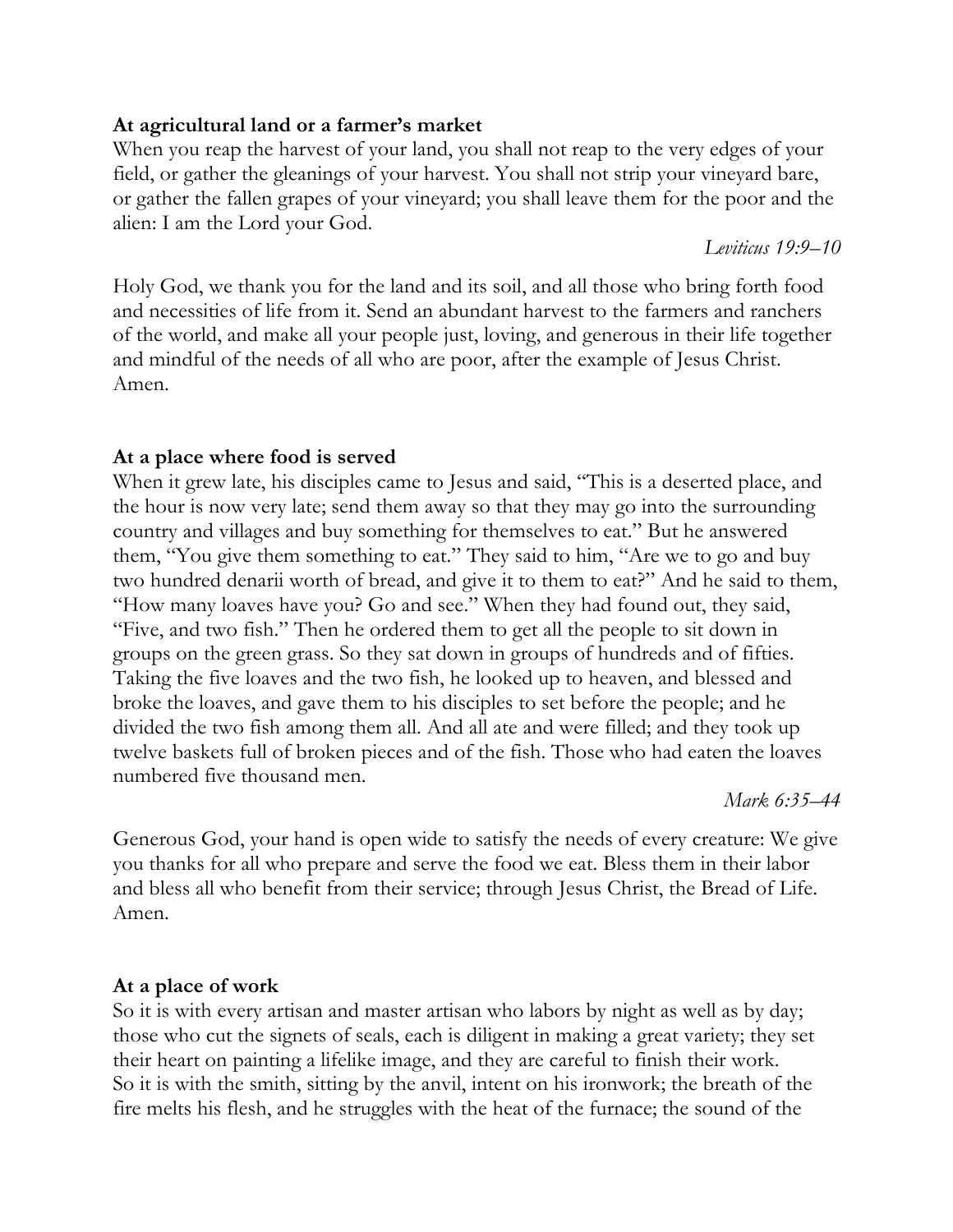hammer deafens his ears, and his eyes are on the pattern of the object. He sets his heart on finishing his handiwork, and he is careful to complete its decoration. So it is with is the potter sitting at his work and turning the wheel with his feet; he is always deeply concerned over his products, and he produces them in quantity. He molds the clay with his arm and makes it pliable with his feet; he sets his heart on finishing the glazing, and he takes care in firing the kiln.

All these rely on their hands, and all are skillful in their own work. Without them no city can be inhabited, and wherever they live, they will not go hungry.

*Ecclesiasticus 38:27–32a*

Almighty God, whose Son Jesus Christ in his earthly life shared our toil and hallowed our labor: Be present with your people where they work. Make those who carry on the industries and commerce of this land responsive to your will, and bring all workers satisfaction in what they do and a just return for their labor; through Jesus Christ our Redeemer. Amen.

## **For scientists and explorers**

Discretion and tongue and eyes, ears and a mind for thinking he gave them. He filled them with knowledge and understanding, and showed them good and evil. He put the fear of him into their hearts to show them the majesty of his works. And they will praise his holy name, to proclaim the grandeur of his works. He bestowed knowledge upon them, and allotted to them the law of life.

*Ecclesiasticus 17:6–11*

God of Mystery, you made the universe with its marvelous order and chaos, its atoms, worlds, and galaxies, and the infinite complexity of living creatures. We give you thanks for all who study the mysteries of creation and ask that their work may increase our curiosity, wonder, and joy, that we may come to know you more truly and serve you more humbly; in the name of Jesus Christ, your Wisdom and your Word. Amen.

## **At a memorial garden or cemetery**

When it was evening, there came a rich man from Arimathea, named Joseph, who was also a disciple of Jesus. He went to Pilate and asked for the body of Jesus; then Pilate ordered it to be given to him. So Joseph took the body and wrapped it in a clean linen cloth and laid it in his own new tomb, which he had hewn in the rock. He then rolled a great stone to the door of the tomb and went away. Mary Magdalene and the other Mary were there, sitting opposite the tomb.

*Matthew 27:57–61*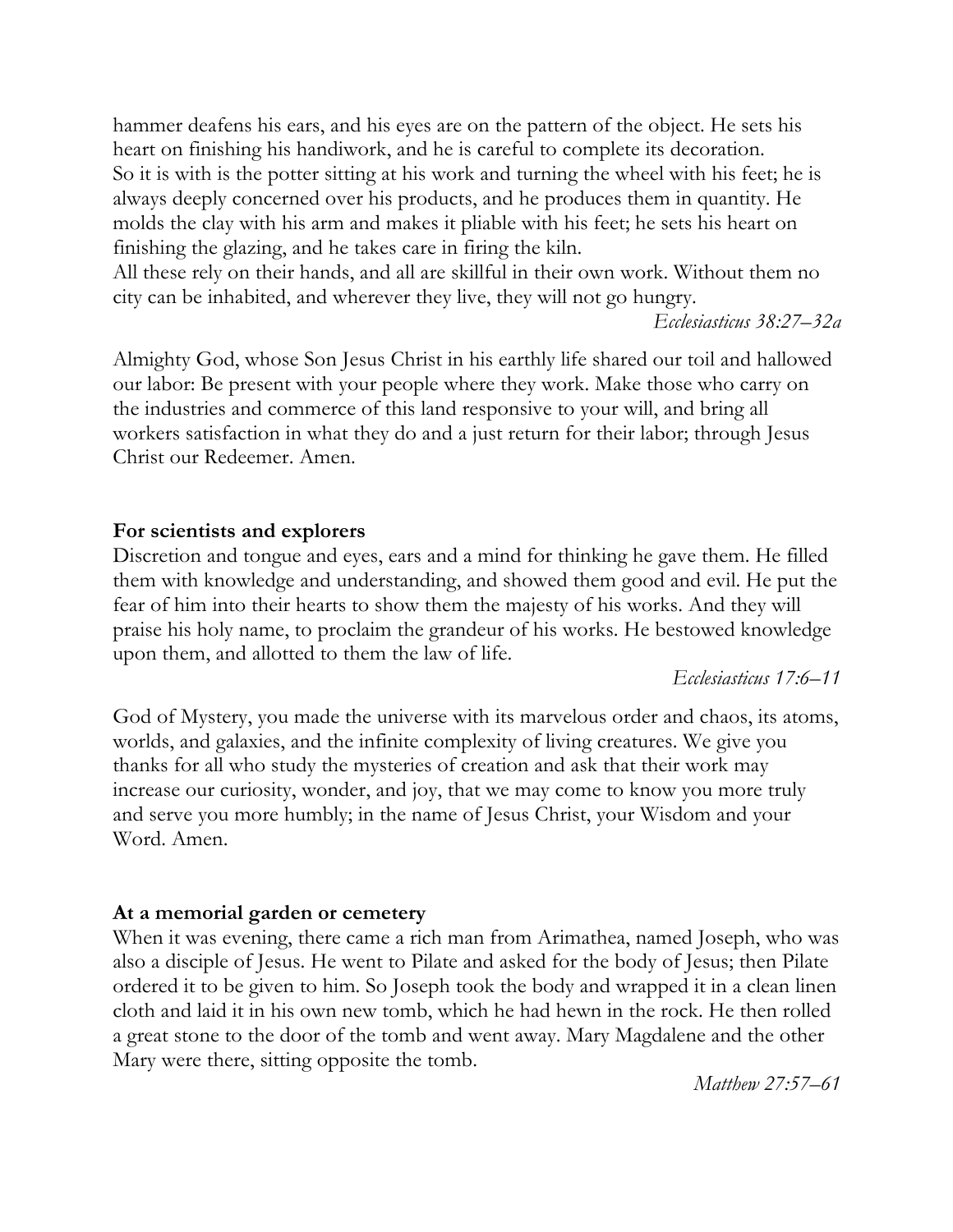God of the living and of the dead, renew the face of the ground by your life-giving Spirit; grant that all who rest here may be renewed in the joy of your eternal presence, through Jesus Christ, who is resurrection and life. Amen.

#### **For the air and all who work to keep it clean**

Then God said to me, "Prophesy to the breath, prophesy, mortal, and say to the breath: Thus says the Lord God: Come from the four winds, O breath, and breathe upon these slain, that they may live." I prophesied as he commanded me, and the breath came into them, and they lived, and stood on their feet, a vast multitude. *Ezekiel 37:9–10*

Holy Spirit, breath of life: We give you thanks for the air and for all who work to keep it clean. Teach us to cherish the air we breathe; in your power we pray. Amen.

#### **At a place of government**

First of all, then, I urge that supplications, prayers, intercessions, and thanksgivings be made for everyone, for kings and all who are in high positions, so that we may lead a quiet and peaceable life in all godliness and dignity. This is right and is acceptable in the sight of God our Savior, who desires everyone to be saved and to come to the knowledge of the truth.

*1 Timothy 2:1–4*

Almighty God, we pray for all who serve and govern the people of this and every land. Send upon them the spirit of wisdom, charity, and justice, that they may foster the well-being of all creation; for the sake of Jesus Christ, the way, the truth, and the life. Amen.

#### **For a place of healing**

When Jesus entered Peter's house, he saw his mother-in-law lying in bed with a fever; he touched her hand, and the fever left her, and she got up and began to serve him. That evening they brought to him many who were possessed with demons; and he cast out the spirits with a word, and cured all who were sick.

*Matthew 8:14–16*

Merciful God, whose Son Jesus healed many who were sick: We commend to your care all who suffer, and those who care for them. By your grace lend compassion and skill to health and veterinary workers here and everywhere, and bring healing and comfort to those in need, that all may know your power and goodness and rise up to serve you, in the strength of your Holy Spirit. Amen.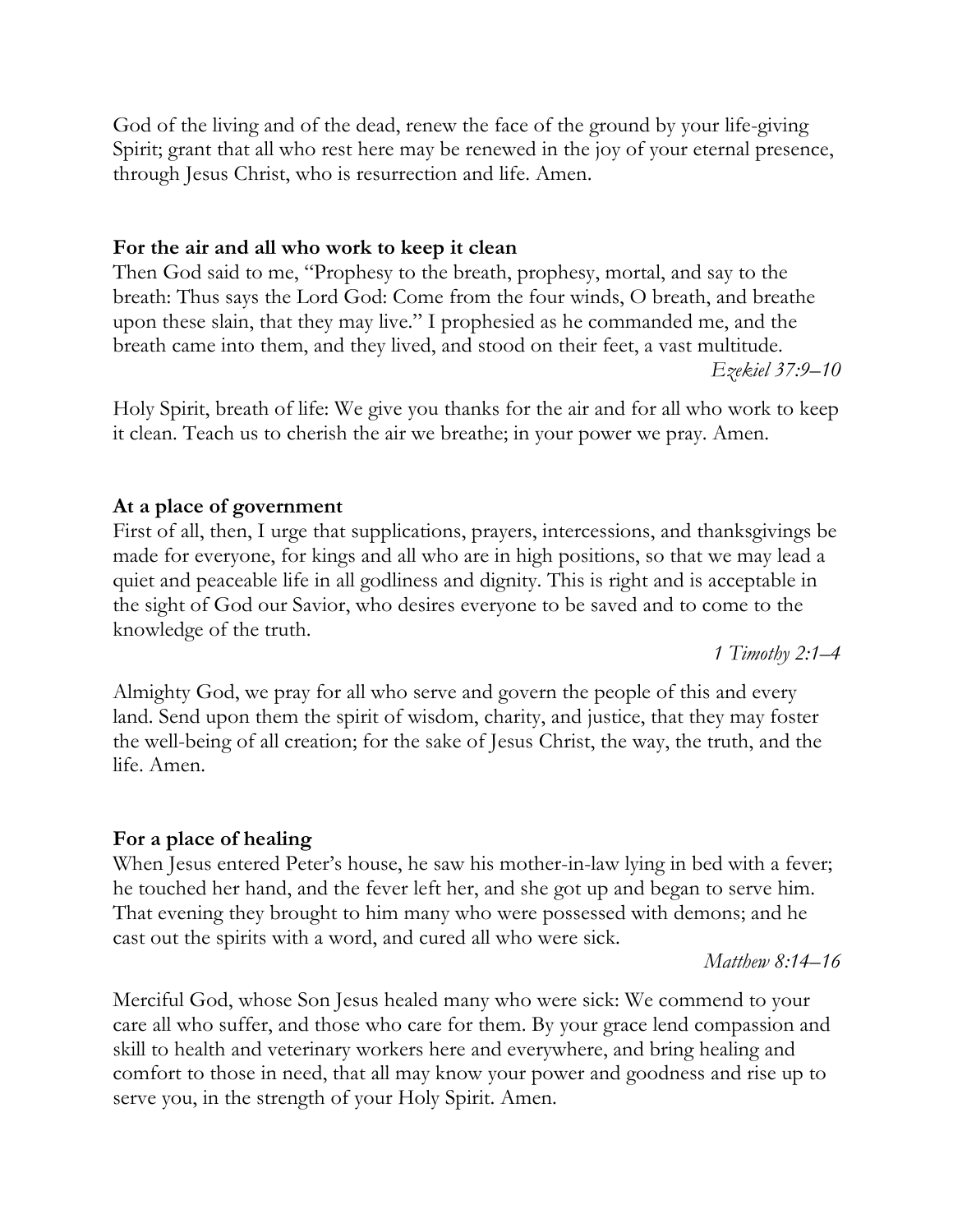## **For military workers**

In days to come the mountain of the Lord's house shall be established as the highest of the mountains, and shall be raised above the hills; all the nations shall stream to it. Many peoples shall come and say, "Come, let us go up to the mountain of the Lord, to the house of the God of Jacob; that he may teach us his ways and that we may walk in his paths." For out of Zion shall go forth instruction, and the word of the Lord from Jerusalem. He shall judge between the nations, and shall arbitrate for many peoples; they shall beat their swords into plowshares, and their spears into pruning hooks; nation shall not lift up sword against nation, neither shall they learn war any more.

*Isaiah 2:2–4*

God our strength and shield: Protect and defend all who offer their lives in military service for the sake of others. Beat our swords into plowshares and our spears into pruning hooks, that all may dwell in harmony with one another and with all creation; through Jesus Christ our Redeemer. Amen.

## **For public safety workers**

Thus the Lord said to me: "Go, post a lookout, let him announce what he sees. When he sees riders, horsemen in pairs, riders on donkeys, riders on camels, let him listen diligently, very diligently." Then the watcher called out: "Upon a watchtower I stand, O Lord, continually by day, and at my post I am stationed throughout the night. *Isaiah 21:6–8*

God our rock and our refuge: Guard and bless all who work for the wellbeing and safety of our community. Grant courage, vigilance, and skill to those who rise up by night or by day at our urgent call, that they may always find your arm mighty to save; through Jesus Christ, who died that all may live. Amen.

# **At a place where trash, compost, or recycling is handled**

Jesus told this parable: "A man had a fig tree planted in his vineyard; and he came looking for fruit on it and found none. So he said to the gardener, 'See here! For three years I have come looking for fruit on this fig tree, and still I find none. Cut it down! Why should it be wasting the soil?' He replied, 'Sir, let it alone for one more year, until I dig around it and put manure on it. If it bears fruit next year, well and good; but if not, you can cut it down.'"

*Luke 13:6–9*